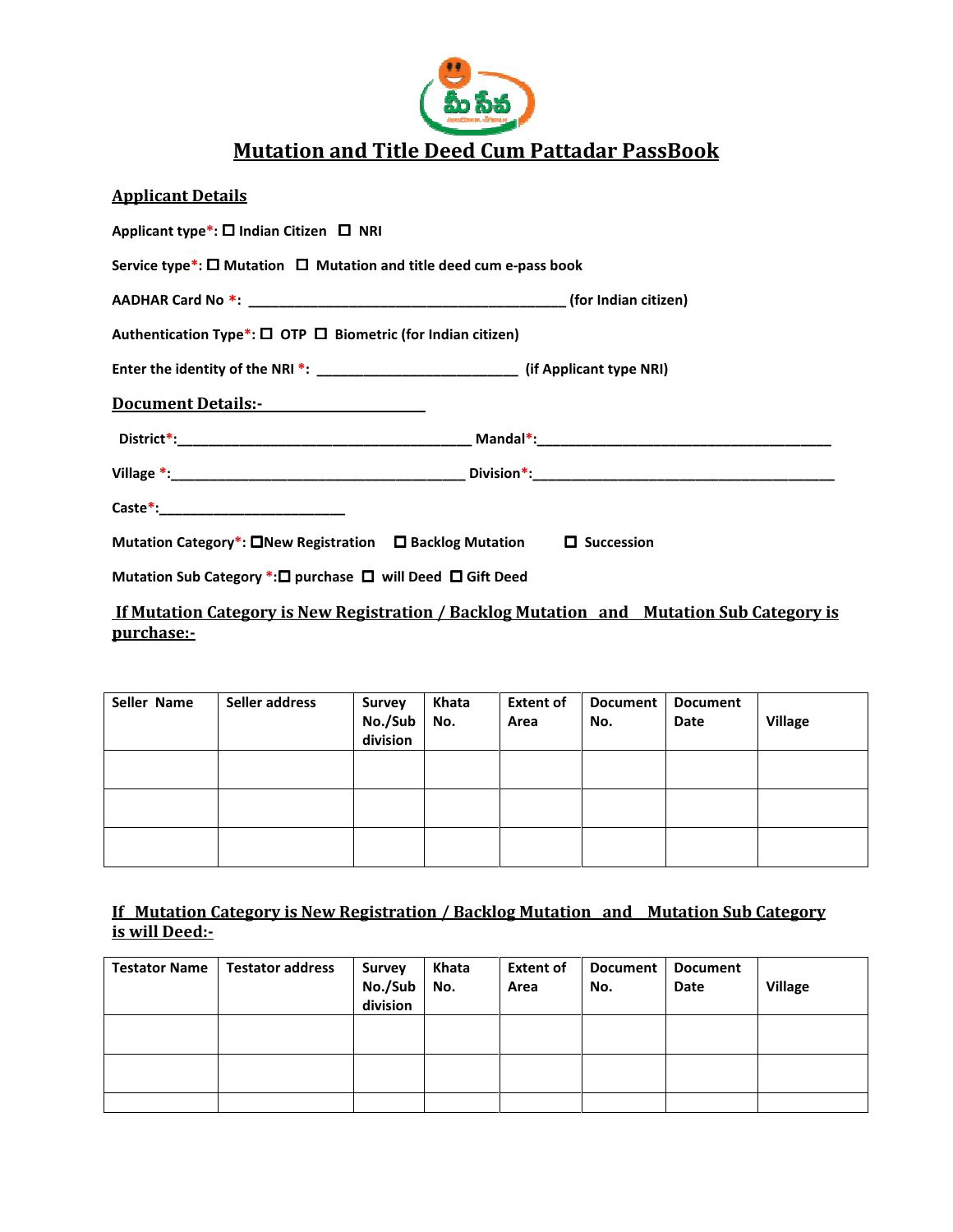

## If Mutation Category is New Registration / Backlog Mutation and Mutation Sub Category Mutation is Gift Deed:-

| <b>Donor Name</b> | Donor address | Survey<br>No./Sub<br>division | Khata<br>No. | <b>Extent of</b><br>Area | <b>Document</b><br>No. | <b>Document</b><br>Date | <b>Village</b> |
|-------------------|---------------|-------------------------------|--------------|--------------------------|------------------------|-------------------------|----------------|
|                   |               |                               |              |                          |                        |                         |                |
|                   |               |                               |              |                          |                        |                         |                |
|                   |               |                               |              |                          |                        |                         |                |

## If Mutation Category is Succession: Succession:-

| <b>Succession Details:-</b> |                                                                                             |  |
|-----------------------------|---------------------------------------------------------------------------------------------|--|
|                             |                                                                                             |  |
|                             |                                                                                             |  |
|                             |                                                                                             |  |
|                             |                                                                                             |  |
|                             | Sub Registrar *: ________________________________   Village *: __________________           |  |
|                             | AADHAR Card No *: _________________________________ Authentication Type*: □ OTP □ Biometric |  |
| <b>Applicant Details:-</b>  |                                                                                             |  |
|                             |                                                                                             |  |
|                             |                                                                                             |  |
|                             |                                                                                             |  |
| <b>Permanent Address:</b>   |                                                                                             |  |
|                             |                                                                                             |  |
|                             |                                                                                             |  |
|                             |                                                                                             |  |
|                             |                                                                                             |  |